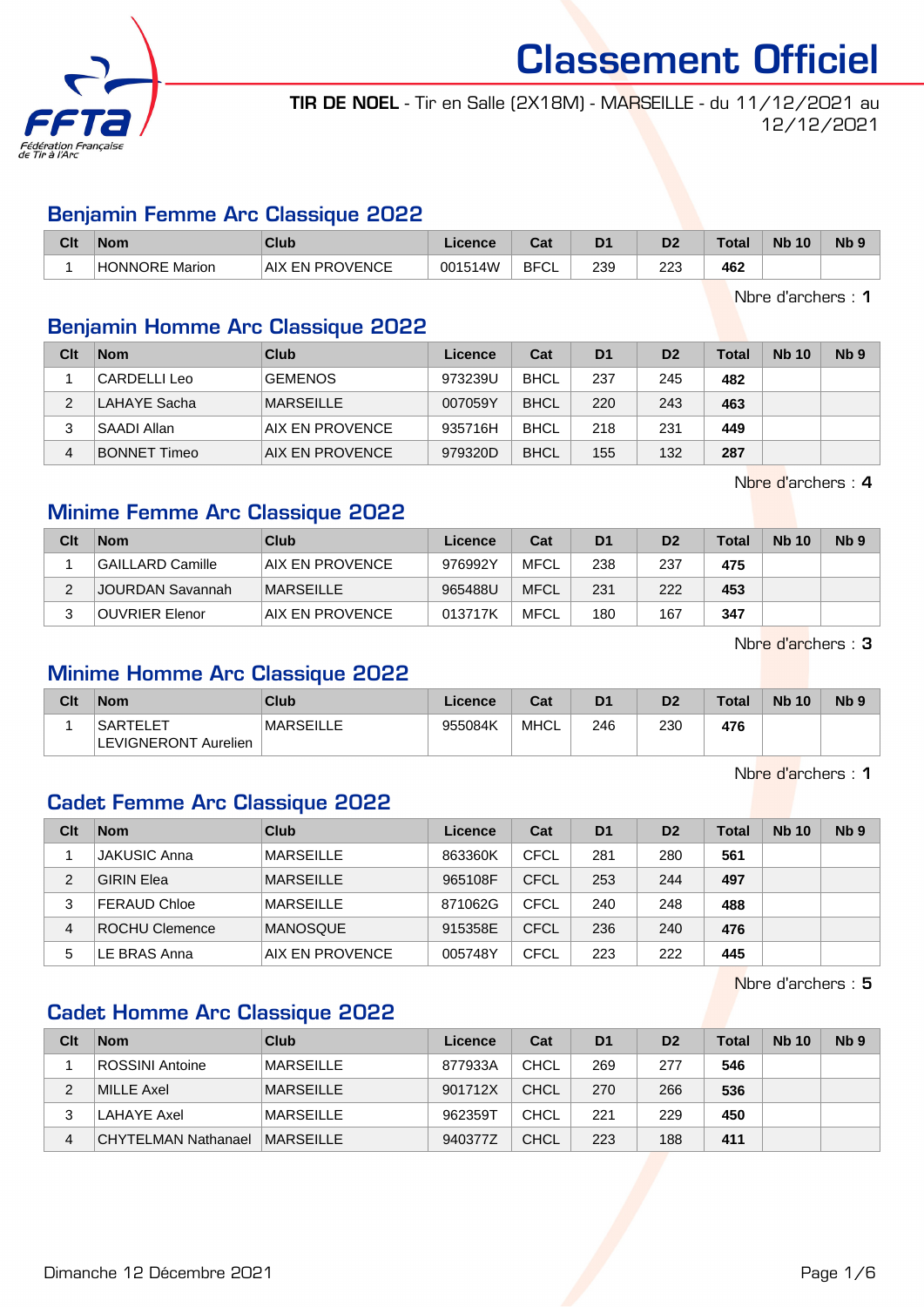

TIR DE NOEL - Tir en Salle (2X18M) - MARSEILLE - du 11/12/2021 au 12/12/2021

#### Cadet Homme Arc Classique 2022 (Suite)

| Clt | <b>Nom</b>     | Club             | Licence | Cat         | D <sub>1</sub> | D2  | <b>Total</b> | <b>Nb 10</b> | N <sub>b</sub> <sub>9</sub> |
|-----|----------------|------------------|---------|-------------|----------------|-----|--------------|--------------|-----------------------------|
|     | LEGRAND Maxime | IAIX EN PROVENCE | 938620P | <b>CHCL</b> | 198            | 196 | 394          |              |                             |
| 6   | ∣KAMMOUN Simon | <b>MARSEILLE</b> | 876476S | <b>CHCL</b> | 171            | 171 | 342          |              |                             |

Nbre d'archers : 6

#### Junior Homme Arc Classique 2022

| Clt | Nom                      | <b>Club</b>        | .icence | $R_{\rm{at}}$<br>ual | D <sub>1</sub> | D <sub>2</sub> | <b>Total</b> | <b>Nb</b><br>, 10 | <b>N<sub>b</sub></b> |
|-----|--------------------------|--------------------|---------|----------------------|----------------|----------------|--------------|-------------------|----------------------|
|     | TEL.<br>Alexandre<br>∟ຕບ | MARSEIL<br>NOLILLL | 927646L | <b>JHCL</b>          | 253            | 250            | 503          |                   |                      |

Nbre d'archers : 1

#### Senior 1 Femme Arc Classique 2022

| Clt | <b>Nom</b>                      | Club             | Licence | Cat                | D <sub>1</sub> | D <sub>2</sub> | <b>Total</b> | <b>Nb 10</b> | Nb <sub>9</sub> |
|-----|---------------------------------|------------------|---------|--------------------|----------------|----------------|--------------|--------------|-----------------|
|     | <b>LETURE Line</b>              | <b>MARSEILLE</b> | 620309Z | S <sub>1</sub> FCL | 259            | 268            | 527          |              |                 |
| 2   | <b>MORISCOT Aurore</b>          | AIX EN PROVENCE  | 849276B | S <sub>1</sub> FCL | 263            | 261            | 524          |              |                 |
| 3   | <b>GARCIA Clorinde</b>          | <b>GEMENOS</b>   | 844900V | S <sub>1</sub> FCL | 245            | 240            | 485          |              |                 |
| 4   | VASSALLO Laura                  | <b>MARSEILLE</b> | 011818W | S1FCL              | 223            | 221            | 444          |              |                 |
| 5   | <b>LETQUIMOUNIN</b><br>Charlene | <b>MARSEILLE</b> | 716651U | S <sub>1</sub> FCL | 214            | 229            | 443          |              |                 |
| 6   | LEGRAND Lucie-Lou               | AIX EN PROVENCE  | 938629Z | S <sub>1</sub> FCL | 218            | 215            | 433          |              |                 |
|     | <b>GALITE Ptissam</b>           | <b>MARSEILLE</b> | 006628E | S1FCL              | 193            | 199            | 392          |              |                 |

Nbre d'archers : 7

#### Senior 1 Homme Arc Classique 2022

| Clt | <b>Nom</b>                    | Club             | Licence | Cat                | D <sub>1</sub> | D <sub>2</sub> | <b>Total</b> | <b>Nb 10</b> | Nb <sub>9</sub> |
|-----|-------------------------------|------------------|---------|--------------------|----------------|----------------|--------------|--------------|-----------------|
|     | PELLEN Brice                  | <b>MARSEILLE</b> | 774678S | S <sub>1</sub> HCL | 252            | 222            | 474          |              |                 |
| 2   | <b>IMBERT Olivier</b>         | <b>OLLIOULES</b> | 013800A | S <sub>1</sub> HCL | 235            | 238            | 473          |              |                 |
|     | CASTILLO Julien               | <b>MARSEILLE</b> | 977591Z | S <sub>1</sub> HCL | 224            | 220            | 444          |              |                 |
| 4   | STEPHANOPOLI Arnaud   GEMENOS |                  | 839680W | S <sub>1</sub> HCL | 178            | 176            | 354          |              |                 |

Nbre d'archers : 4

#### Senior 2 Femme Arc Classique 2022

| Clt | <b>Nom</b>               | Club              | Licence | Cat                | D <sub>1</sub> | D <sub>2</sub> | Total | <b>Nb 10</b> | Nb <sub>9</sub> |
|-----|--------------------------|-------------------|---------|--------------------|----------------|----------------|-------|--------------|-----------------|
|     | <b>TEPFER Jocelyne</b>   | <b>MARSEILLE</b>  | 967645N | S <sub>2</sub> FCL | 240            | 255            | 495   |              |                 |
| 2   | <b>LAMARE Christine</b>  | <b>MARSEILLE</b>  | 661237L | S <sub>2</sub> FCL | 234            | 244            | 478   |              |                 |
| 3   | <b>PARISOT Karine</b>    | <b>MANOSQUE</b>   | 021261K | S <sub>2</sub> FCL | 238            | 228            | 466   |              |                 |
| 4   | <b>DUTUIT Murielle</b>   | LA VALETTE DU VAR | 813350B | S <sub>2</sub> FCL | 218            | 231            | 449   |              |                 |
| 5   | <b>ISACCHI Christine</b> | <b>MANOSQUE</b>   | 883977V | S <sub>2</sub> FCL | 242            | 178            | 420   |              |                 |
| 6   | <b>GIRIN Nadine</b>      | <b>MARSEILLE</b>  | 967642K | S <sub>2</sub> FCL | 173            | 218            | 391   |              |                 |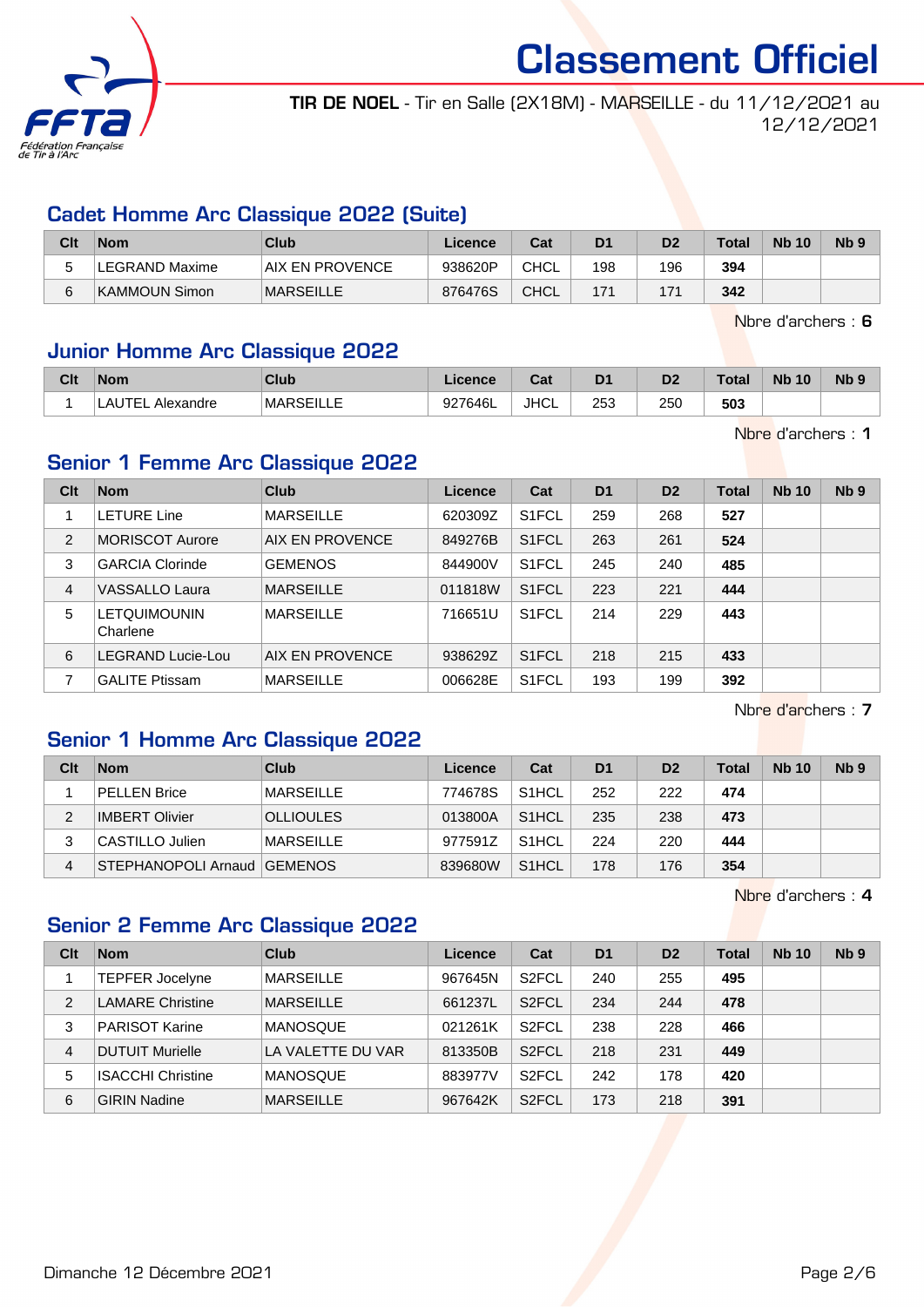

TIR DE NOEL - Tir en Salle (2X18M) - MARSEILLE - du 11/12/2021 au 12/12/2021

#### Senior 2 Femme Arc Classique 2022 (Suite)

| Clt | <b>Nom</b>                     | Club             | Licence | ີ່<br>⊍aι                | D <sub>1</sub> | D <sub>0</sub><br>ש | 'otal | <b>Nb 10</b> | N <sub>b</sub> <sub>9</sub> |
|-----|--------------------------------|------------------|---------|--------------------------|----------------|---------------------|-------|--------------|-----------------------------|
| -   | EТ<br><b>SARTE</b><br>Laurence | <b>MARSEILLE</b> | 955217E | S <sub>2</sub> FCI<br>◡∟ | 170            | 150                 | 320   |              |                             |

Nbre d'archers : 7

## Senior 2 Homme Arc Classique 2022

| Clt             | <b>Nom</b>                       | <b>Club</b>                           | <b>Licence</b> | Cat                | D <sub>1</sub> | D <sub>2</sub> | <b>Total</b> | <b>Nb 10</b> | N <sub>b</sub> <sub>9</sub> |
|-----------------|----------------------------------|---------------------------------------|----------------|--------------------|----------------|----------------|--------------|--------------|-----------------------------|
| 1               | <b>HAMACHER Olivier</b>          | AIX EN PROVENCE                       | 975042D        | S <sub>2</sub> HCL | 261            | 271            | 532          |              |                             |
| $\overline{2}$  | <b>JURZYNSKI Benoit</b>          | <b>MARSEILLE TROIS</b><br><b>LUCS</b> | 008861G        | S2HCL              | 256            | 269            | 525          |              |                             |
| 3               | <b>GUERINEAU Sebastien</b>       | <b>OLLIOULES</b>                      | 009994N        | S2HCL              | 259            | 258            | 517          |              |                             |
| 4               | <b>GEORGE Patrick</b>            | <b>MARSEILLE</b>                      | 762266A        | S2HCL              | 251            | 259            | 510          |              |                             |
| 5               | PONCET Eric                      | <b>GEMENOS</b>                        | 951296T        | S2HCL              | 239            | 267            | 506          |              |                             |
| 6               | <b>APOSTOLAKIS Olivier</b>       | <b>MARSEILLE</b>                      | 855578B        | S2HCL              | 252            | 253            | 505          |              |                             |
| $\overline{7}$  | COQUEREL Yoann                   | <b>MARSEILLE</b>                      | 990250J        | S2HCL              | 262            | 242            | 504          |              |                             |
| 8               | <b>DUPONT Sylvain</b>            | AIX EN PROVENCE                       | 631521L        | S2HCL              | 244            | 257            | 501          |              |                             |
| 9               | <b>BOUCHER DALGALIAN</b><br>Eric | <b>MARSEILLE TROIS</b><br><b>LUCS</b> | 946967M        | S2HCL              | 239            | 246            | 485          |              |                             |
| 10 <sup>°</sup> | <b>CUINE Stephan</b>             | <b>MANOSQUE</b>                       | 604847T        | S2HCL              | 228            | 256            | 484          |              |                             |
| 11              | ALONSO Christophe                | <b>MARSEILLE</b>                      | 987314T        | S2HCL              | 206            | 220            | 426          |              |                             |
| 12              | <b>LAHAYE Stephane</b>           | <b>MARSEILLE</b>                      | 987243R        | S2HCL              | 215            | 207            | 422          |              |                             |
| 13              | <b>OUVRIER Jean-Brice</b>        | AIX EN PROVENCE                       | 013719M        | S2HCL              | 196            | 215            | 411          |              |                             |
| 14              | <b>LAUTEL Andre</b>              | <b>MARSEILLE</b>                      | 012676D        | S2HCL              | 177            | 152            | 329          |              |                             |

Nbre d'archers : 14

### Senior 3 Femme Arc Classique 2022

| Clt | <b>Nom</b>            | <b>Club</b>      | <b>Licence</b> | ◠؞+<br>ual  |     | D <sub>7</sub> | Total | <b>Nb</b><br>10 | N <sub>b</sub> <sub>9</sub> |
|-----|-----------------------|------------------|----------------|-------------|-----|----------------|-------|-----------------|-----------------------------|
|     | Jacqueline<br>"UAZALS | <b>MARIGNANE</b> | 098477R        | S3FCI<br>◡∟ | 195 | 188            | 383   |                 |                             |

Nbre d'archers : 1

## Senior 3 Homme Arc Classique 2022

| Clt | <b>Nom</b>           | Club              | Licence | Cat   | D <sub>1</sub> | D <sub>2</sub> | Total | <b>Nb 10</b> | Nb <sub>9</sub> |
|-----|----------------------|-------------------|---------|-------|----------------|----------------|-------|--------------|-----------------|
|     | <b>JULLIEN Denis</b> | <b>OLLIOULES</b>  | 910581M | S3HCL | 245            | 260            | 505   |              |                 |
| 2   | PIRARD Bruno         | <b>GEMENOS</b>    | 002229Y | S3HCL | 243            | 248            | 491   |              |                 |
| 3   | DAHMAN Nordine       | <b>LORGUES</b>    | 912538P | S3HCL | 240            | 250            | 490   |              |                 |
| 4   | CAILTEUX Jeanluc     | <b>MARSEILLE</b>  | 449030B | S3HCL | 254            | 230            | 484   |              |                 |
| 5   | DE SANTIS Alberto    | LA VALETTE DU VAR | 929103V | S3HCL | 246            | 234            | 480   |              |                 |
| 6   | RAVAZZA Michel       | <b>PELISSANNE</b> | 603668L | S3HCL | 234            | 242            | 476   |              |                 |
| 7   | <b>TAGLANG Alain</b> | <b>MANOSQUE</b>   | 863854X | S3HCL | 209            | 253            | 462   |              |                 |
| 8   | <b>PICCO Pierre</b>  | <b>MARSEILLE</b>  | 823791A | S3HCL | 205            | 226            | 431   |              |                 |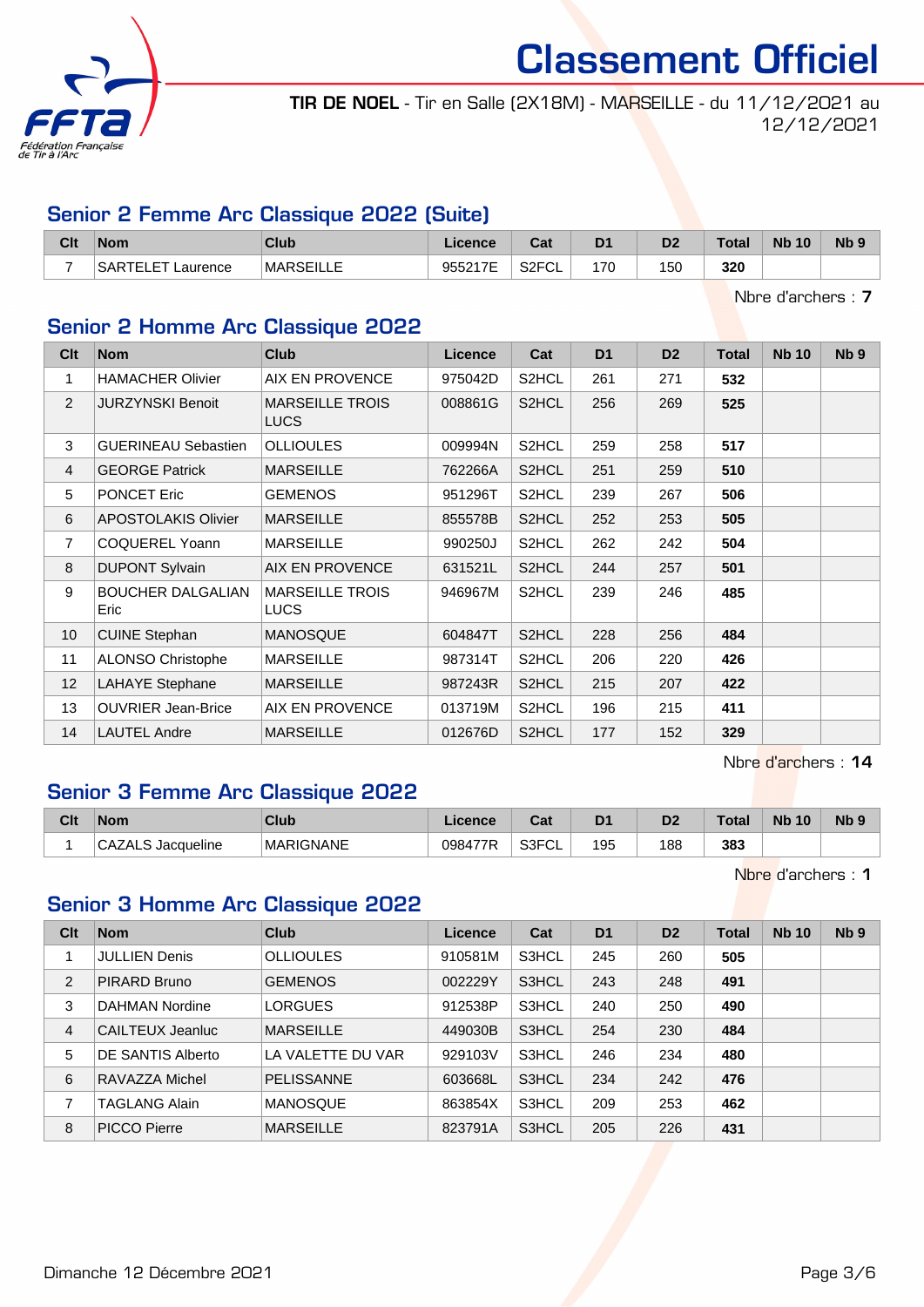

TIR DE NOEL - Tir en Salle (2X18M) - MARSEILLE - du 11/12/2021 au 12/12/2021

### Senior 3 Homme Arc Classique 2022 (Suite)

| Clt | <b>Nom</b>                | Club                           | Licence | Cat   | D <sub>1</sub> | D <sub>2</sub> | <b>Total</b> | <b>Nb 10</b> | Nb <sub>9</sub> |
|-----|---------------------------|--------------------------------|---------|-------|----------------|----------------|--------------|--------------|-----------------|
| 9   | <b>PERRIGUEY Claude</b>   | <b>MARSEILLE TROIS</b><br>LUCS | 838173H | S3HCL | 196            | 186            | 382          |              |                 |
| 10  | <b>ARLAUD Jean Pierre</b> | MARSEILLE TROIS<br>LUCS        | 071184Z | S3HCL | 184            | 174            | 358          |              |                 |
| 11  | <b>BENEDETTI Serge</b>    | <b>MARSEILLE</b>               | 965106D | S3HCL | 119            | 176            | 295          |              |                 |

Nbre d'archers : 11

### Junior Homme Arc à Poulies 2022

| Clt | <b>Nom</b>             | Club              | <b>Licence</b> | ่ ี่ ี่ ่า ่<br>⊍aι | D <sub>1</sub> | D <sub>2</sub><br>ש | Total | <b>N<sub>b</sub></b><br>10 | N <sub>b</sub> <sub>9</sub> |
|-----|------------------------|-------------------|----------------|---------------------|----------------|---------------------|-------|----------------------------|-----------------------------|
|     | <b>ISACCHI</b><br>∟oic | <b>IMARSEILLE</b> | 815131M        | <b>JHCO</b>         | 284            | 283                 | 567   |                            |                             |

Nbre d'archers : 1

#### Senior 1 Femme Arc à Poulies 2022

| Clt | <b>Nom</b>               | Club               | Licence | Cat                | D <sub>1</sub> | D <sub>2</sub> | Total | <b>Nb 10</b> | N <sub>b</sub> <sub>9</sub> |
|-----|--------------------------|--------------------|---------|--------------------|----------------|----------------|-------|--------------|-----------------------------|
|     | EYMARD Anais             | IST MARTIN DE CRAU | 883979X | S <sub>1</sub> FCO | 279            | 284            | 563   |              |                             |
|     | <b>TRUTEAU Eglantine</b> | <b>VENTABREN</b>   | 811710U | S <sub>1</sub> FCO | 273            | 278            | 551   |              |                             |

Nbre d'archers : 2

#### Senior 1 Homme Arc a Poulies 2022

| Clt | <b>Nom</b>           | Club                           | Licence | Cat                | D <sub>1</sub> | D <sub>2</sub> | Total | <b>Nb 10</b> | N <sub>b</sub> <sub>9</sub> |
|-----|----------------------|--------------------------------|---------|--------------------|----------------|----------------|-------|--------------|-----------------------------|
|     | <b>PAUNER Joan</b>   | <b>MIRAMAS</b>                 | 367672U | S <sub>1</sub> HCO | 297            | 298            | 595   |              |                             |
| 2   | <b>DRUJON Jean</b>   | <b>MIRAMAS</b>                 | 367695U | S <sub>1</sub> HCO | 276            | 278            | 554   |              |                             |
| 3   | <b>GOWARD Thomas</b> | LA GARDE                       | 748931F | S <sub>1</sub> HCO | 276            | 272            | 548   |              |                             |
| 4   | <b>ISCHER Julien</b> | MARSEILLE TROIS<br><b>LUCS</b> | 624438M | S <sub>1</sub> HCO | 235            | 255            | 490   |              |                             |

Nbre d'archers : 4

## Senior 2 Homme Arc à Poulies 2022

| Clt | <b>Nom</b>               | Club             | Licence | Cat                | D <sub>1</sub> | D <sub>2</sub> | Total | <b>Nb 10</b> | Nb <sub>9</sub> |
|-----|--------------------------|------------------|---------|--------------------|----------------|----------------|-------|--------------|-----------------|
|     | <b>ARNOUX Christophe</b> | <b>MIRAMAS</b>   | 272954P | S <sub>2</sub> HCO | 281            | 285            | 566   |              |                 |
| 2   | <b>BABOU Eric</b>        | LA GARDE         | 332237C | S <sub>2</sub> HCO | 281            | 278            | 559   |              |                 |
|     | COTTE Yann               | <b>MARSEILLE</b> | 308171U | S <sub>2</sub> HCO | 271            | 282            | 553   |              |                 |
| 4   | <b>ROBINO Pascal</b>     | <b>MIRAMAS</b>   | 803133W | S <sub>2</sub> HCO | 278            | 273            | 551   |              |                 |

Nbre d'archers : 4

## Senior 3 Homme Arc à Poulies 2022

| Clt | <b>Nom</b>      | Club                 | icence<br>- 10 | ⊶ ∼<br>uai | D <sub>1</sub> | D <sub>2</sub> | <b>Total</b> | <b>Nb</b><br>10 | <b>Nb</b> |
|-----|-----------------|----------------------|----------------|------------|----------------|----------------|--------------|-----------------|-----------|
|     | Alain<br>LAMARF | <b>MAR</b><br>′∕ ⊢ ⊓ | 227470A        | S3HCO      | 286<br>- -     | 282<br>$-$     | 568          |                 |           |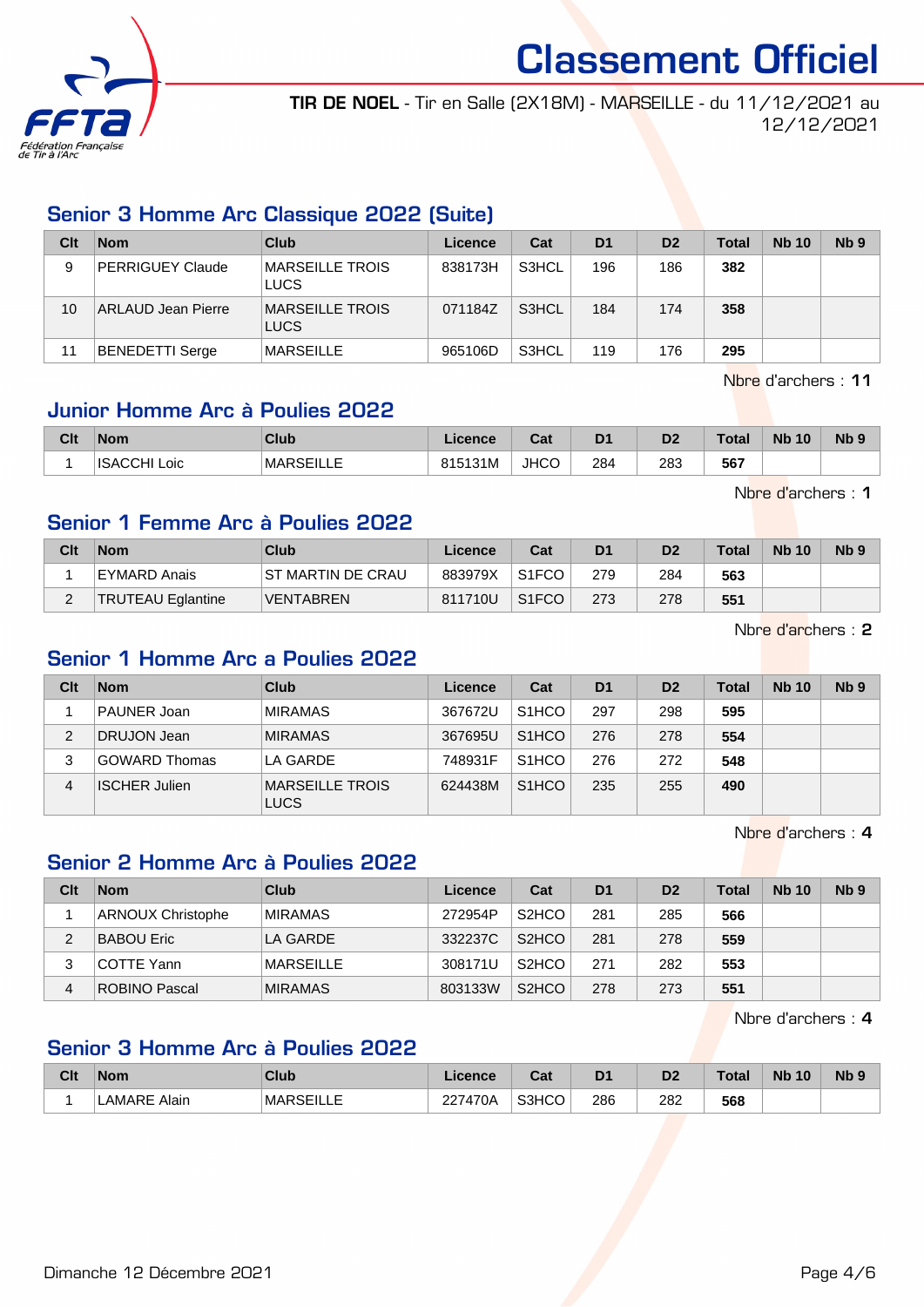

TIR DE NOEL - Tir en Salle (2X18M) - MARSEILLE - du 11/12/2021 au 12/12/2021

#### Senior 3 Homme Arc à Poulies 2022 (Suite)

| Clt | <b>Nom</b>                               | Club              | ∟icence | $R_{\rm{eff}}$<br>⊍d | D1  | D2           | Total <sub>z</sub> | <b>N<sub>b</sub></b><br>10 | N <sub>b</sub> <sub>9</sub> |
|-----|------------------------------------------|-------------------|---------|----------------------|-----|--------------|--------------------|----------------------------|-----------------------------|
| ∽   | $\cdots$ $\sim$<br>ים .<br>Serge<br>KUIZ | <b>IMARSEILLE</b> | 084704V | S3HCO                | 266 | חדר<br>ت ا ے | 545                |                            |                             |

Nbre d'archers : 2

#### Cadet Homme Bare Bow 2022

| Clt | <b>Nom</b>           | Club           | icence  | ⊶ ∼<br>saı  | D <sub>1</sub> | n0  | Total | <b>Nb 10</b> | N <sub>b</sub> <sub>9</sub> |
|-----|----------------------|----------------|---------|-------------|----------------|-----|-------|--------------|-----------------------------|
|     | LELMET Paul<br>GUILL | <b>GEMENOS</b> | 971363E | <b>CHBB</b> | 253            | 257 | 510   |              |                             |

Nbre d'archers : 1

#### Adultes Femme Bare Bow 2022

| Clt | <b>Nom</b>                       | Club                   | Licence | Cat                | D <sub>1</sub> | D <sub>2</sub> | <b>Total</b> | <b>Nb 10</b> | Nb <sub>9</sub> |
|-----|----------------------------------|------------------------|---------|--------------------|----------------|----------------|--------------|--------------|-----------------|
|     | NGUYEN Thi Bao Ngoc              | <b>IMARSEILLE</b>      | 945077H | S <sub>1</sub> FBB | 179            | 203            | 382          |              |                 |
|     | MAZIERE - LEGRAND  <br>Catherine | <b>AIX EN PROVENCE</b> | 978813C | S <sub>2</sub> FBB | 147            | 168            | 315          |              |                 |

Nbre d'archers : 2

#### Adultes Homme Bare Bow 2022

| Clt | <b>Nom</b>                      | Club                         | icence  | ⊶ ∼<br>ua | D <sub>1</sub> | D <sub>2</sub> | Total | <b>N<sub>b</sub></b><br>10 | <b>Nb</b> |
|-----|---------------------------------|------------------------------|---------|-----------|----------------|----------------|-------|----------------------------|-----------|
|     | MEL<br>Christian<br><b>IFRE</b> | BAINS<br><b>DIGNE</b><br>ES. | 842321S | S3HBB     | 237            | רממ<br>222     | 459   |                            |           |

Nbre d'archers : 1

## Autres tirs

#### Benjamin Homme Arc Classique 2022

| <b>Tir</b> | <b>Nom</b>  | Club                      | <b>licence</b> | ີ່<br>⊍a    | D <sub>1</sub> | D <sub>2</sub> | Total | <b>N<sub>b</sub></b><br>10 | <b>N<sub>b</sub></b> |
|------------|-------------|---------------------------|----------------|-------------|----------------|----------------|-------|----------------------------|----------------------|
| Tir.<br>-  | SAADI Allan | <b>EN PROVENCE</b><br>AIX | 935716H        | <b>BHCL</b> | 246            | 261            | 507   |                            |                      |

Nbre d'archers : 1

## Senior 1 Femme Arc Classique 2022

| Tir   | <b>Nom</b>        | Club             | Licence | Cat                | D <sub>1</sub> | D <sub>2</sub> | <b>Total</b> | <b>Nb 10</b> | N <sub>b</sub> 9 |
|-------|-------------------|------------------|---------|--------------------|----------------|----------------|--------------|--------------|------------------|
| Tir 2 | MORISCOT Aurore   | AIX EN PROVENCE  | 849276B | S <sub>1</sub> FCL | 265            | 257            | 522          |              |                  |
| Tir 2 | LETURE Line       | <b>MARSEILLE</b> | 620309Z | S <sub>1</sub> FCL | 262            | 258            | 520          |              |                  |
| Tir 2 | LEGRAND Lucie-Lou | AIX EN PROVENCE  | 938629Z | S <sub>1</sub> FCL | 246            | 239            | 485          |              |                  |

Nbre d'archers : 3

#### Senior 1 Homme Arc Classique 2022

| <b>Tir</b>       | <b>Nom</b>               | Club             | Licence | ◠ឹ៶<br>val         | D1  | D2  | $\tau$ otal | <b>N<sub>b</sub></b><br>10 | N <sub>b</sub> <sub>9</sub> |
|------------------|--------------------------|------------------|---------|--------------------|-----|-----|-------------|----------------------------|-----------------------------|
| Tir <sub>2</sub> | Olivier<br><b>IMBERT</b> | <b>OLLIOULES</b> | 013800A | S <sub>1</sub> HCL | 226 | 238 | 464         |                            |                             |

Nbre d'archers : 1

#### Senior 2 Homme Arc Classique 2022

|  | Гir | <b>Nom</b> | CluL | <i>cence</i> | Cat | <b>The State</b><br>יי<br>- - | $\mathbf{A}$<br><u>DZ</u> | Tota. | <b>Nb</b><br>10 | <b>Nb</b> |
|--|-----|------------|------|--------------|-----|-------------------------------|---------------------------|-------|-----------------|-----------|
|--|-----|------------|------|--------------|-----|-------------------------------|---------------------------|-------|-----------------|-----------|